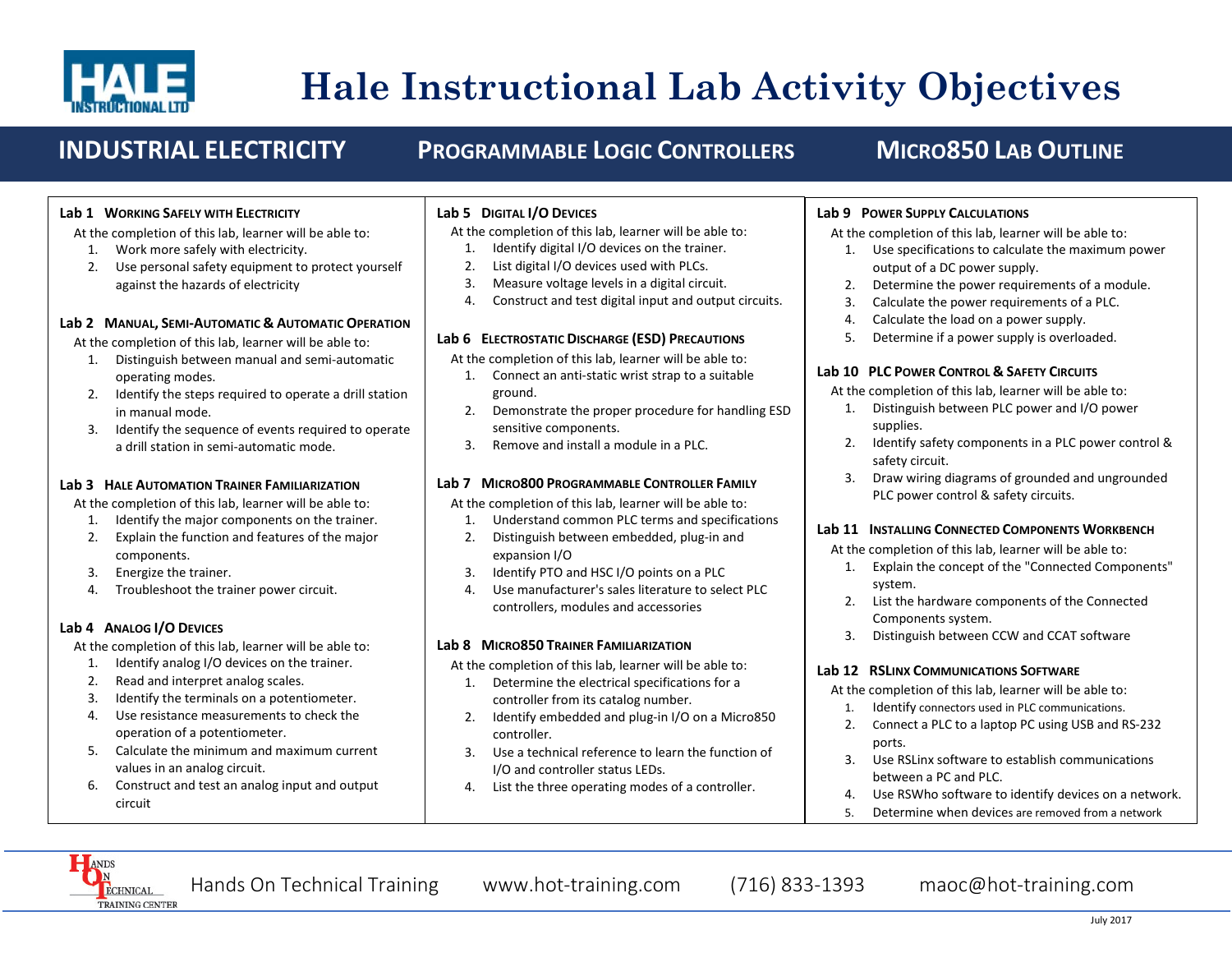

# **Hale Instructional Lab Activity Objectives**

## **INDUSTRIAL ELECTRICITY PROGRAMMABLE LOGIC CONTROLLERS MICRO850 LAB OUTLINE**

#### **Lab 13 INTRO TO CONNECTED COMPONENTS WORKSHOP**

At the completion of this lab, learner will be able to:

- 1. Restore the Program Environment to factory default settings.
- 2. Open an existing CCW project.
- 3. Identify features menus and toolbars in the development environment.
- 4. Distinguish between ladder diagram, functional block diagram and structured text PLC programs.

#### **Lab 14 USING HELP & SUPPORT DOCUMENTATION**

At the completion of this lab, learner will be able to:

- 1. Use context sensitive help.
- 2. Search for help on a specific topic.
- 3. Obtain revision and software serial numbers.
- 4. Locate technical information in PDF format.

#### **Lab 15 CREATING A CCW PROJECT**

At the completion of this lab, learner will be able to:

- 1. Use context sensitive help.
- 2. Search for help on a specific topic.
- 3. Obtain revision and software serial numbers.
- 4. Locate technical information in PDF format.

#### **Lab 16 DIGITAL INPUT CIRCUITS**

At the completion of this lab, learner will be able to:

- 1. Select a controller for a project.
- 2. Add plug-in modules to a controller.
- 3. Configure plug-in modules.
- 4. Add ladder diagram (LD) program files to a project
- 5. Save a project.

#### **Lab 17 ANALOG INPUT CIRCUITS**

At the completion of this lab, learner will be able to:

- 1. Identify input channels and terminal groups.
- 2. Construct and test an analog input circuit.
- 3. Use software to configure an analog input module.
- 4. Check an input for a ground loop.
- 5. Determine an analog value in the input table.

#### **Lab 18 DIGITAL OUTPUT CIRCUITS**

At the completion of this lab, learner will be able to:

- 1. Identify output terminals and output terminal groups.
- 2. Connect output devices to a PLC.
- 3. Explain the safety hazards associated with forcing outputs.
- 4. Force PLC outputs on and off.
- 5. Use a voltage tester to measure PLC output voltages.
- 6. Check the status of an output in the Global Variables file

#### **Lab 19 ANALOG OUTPUT CIRCUITS**

At the completion of this lab, learner will be able to:

- 1. Identify output channels and terminal groups.
- 2. Construct and test an analog output circuit.
- 3. Use software to configure an analog output module.
- 4. Check an output for a ground loop.
- 5. Change an analog value in the output table

#### **Lab 20 COMPUTER NUMBER SYSTEMS**

At the completion of this lab, learner will be able to:

- 1. Count using binary, octal and hexadecimal number systems.
- 2. Convert numbers from one number system to another.
- 3. Label points on I/O modules in octal.

#### **Lab 21 UPDATING PLC FIRMWARE**

At the completion of this lab, learner will be able to:

- 1. Explain the function of firmware.
- 2. Determine the revision (version) of firmware in a PLC.
- 3. "Flash" upgrade firmware in a PLC.

### **Lab 22 PROCESSOR OPERATIONS**

At the completion of this lab, learner will be able to:

- 1. Identify the name and catalog number of a controller.
- 2. Determine the current memory usage and available space.
- 3. Determine the firmware revision number.
- 4. Use status indicator LEDs to identify a processor fault.
- 5. Diagnose a processor fault using error codes.
- 6. Clear a processor fault.

#### **Lab 23 LADDER DIAGRAM LANGUAGE EDITOR**

At the completion of this lab, learner will be able to:

- 1. Add program elements to a rung
- 2. Delete program elements from a rung
- 3. Assign a variable (name) to rung element
- 4. Insert a branch into a rung
- 5. Add & delete program rungs
- 6. Use the spacebar to change rung elements

#### **Lab 24 MOTOR CONTROL PROJECT**

At the completion of this lab, learner will be able to:

- 1. List the steps required to implement a PLC project.
- 2. Connect I/O devices to a PLC.
- 3. Create a LD program and download it to a PLC.
- 4. Use a laptop PC to monitor the operation of a PLC program.
- 5. Identify a surge suppressor.
- 6. Explain why a direct contact is used to represent a stop button in a PLC.
- 7. Distinguish between logical and auxiliary seal-in contacts